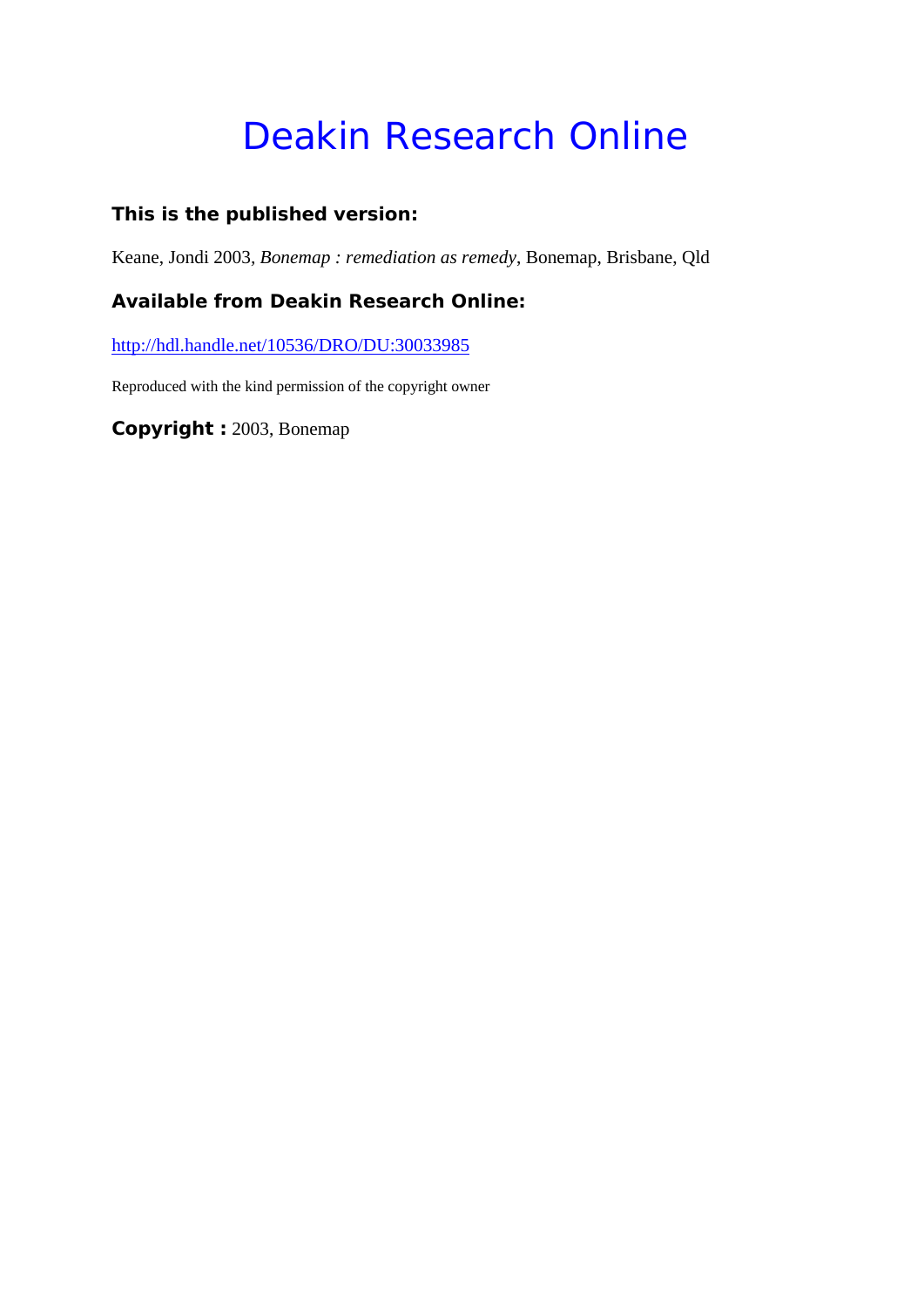**> > > >** x

.

-

-

MainMenu: BridgeSong: texts: Jondi Keane Article



**Bonemap: remediation as remedy**

**We are now responsible for our feelings the way we were once responsible** for our beliefs Don Byrd

The collaborative team of Russell Milledge and Rebecca Youdell are the hub of Bonemap. All lines of flight pass through this node of collective arrangements where the communal sense of time and space are reassessed through performed interactions of the visceral present with communication architectures of the digital.

The artistic venture and life adventure that has led Bonemap to this point, crosses vast domains of geography and information. Their interdisciplinary and crosscultural collaborations have allowed them to develop community ties from Wales to south East Asia and across Australia. Their ecological philosophy is based on creative practice through an ethical commitment to the practices of everyday life, which includes many techniques for participating in the many scales of events -from self-organisation to cooperation that produces community. It is through these complex situations (sites) that they explore questions of identity. Their creative intermedia performances are comprised of notations of moment and place, which become lived dimensions of the relation between urban and regional environments. Their use of remote and proximal sites amplifies the inseparability of the arts from environmental sustainibility of the bush. But it is the performed, lived body, standing for itself that makes palpable the point of contact between historical and material time. This is how the re-mediation operates to bring us flush with the complacency with which we accept our cultural inheritance.

I think that Bonemap could easily take part in the digital underground of jammers, hackers, cyberpunk, pirates, and phone phreaks who politicise access to information and proprietary knowledge. They are well positioned to use their critical and technical skills to analyse and dismantle the liar's paradox of culture. They even wield a "militant disregard for wealth and power" as the banner of their ethics. This is not a naive scheme. They have quite deliberately chosen not to participate in the continued disassembly of what is currently operating as the world and taken on a more demanding and risky task: the project of reassembly. Risky because it resembles other projects of political commitment or can be aligned with strategies of retro-style, appropriation or parody. However the tone they take is not an ironic stance to the dismantling of cultural norms opting instead to reassemble the world through a re-enchantment and produce value by building bridges (links, nodes, networks).

The re-enchantment cannot come in the guise of a formal structure but must be embodied as a "Bridge Song" and emerge ecologically from a re-activation of our engagement with otherness in the world. New media environments prepare or prime our bodies for these new information conditions. Technologies that produce information clouds and digital architecture compound spatial and temporal possibilities of experience. In the domain of new media performance it is no longer possible to separate language from image, discourse from figure, and spatiality from temporality, and presents a challenge to eighteenth century aesthetics carried down to us in the form of a hard and fast distinction between linguistic and plastic representations.

The ingredients of a remedy can be found in the midst of our living conditions. Bonemap's creative intermedia is remediation as remedy for lack the environmental context. Kinethesia and telesthesia are the techniques for re-imagining the components of agency. The body of subject-object processes, which we currently have in place, is a dinosaur on its last legs. It is not my impression that the solution Bonemap desire is that of the old revolution of new meaning and new order. They do however ask us to follow the filigree connections of experience from all environmental sources back to the threads of our own commitment to engagement – it is not the world that is being re-enchanted but the material structure of interest and the possibility of value. Luckily, the remedy is home